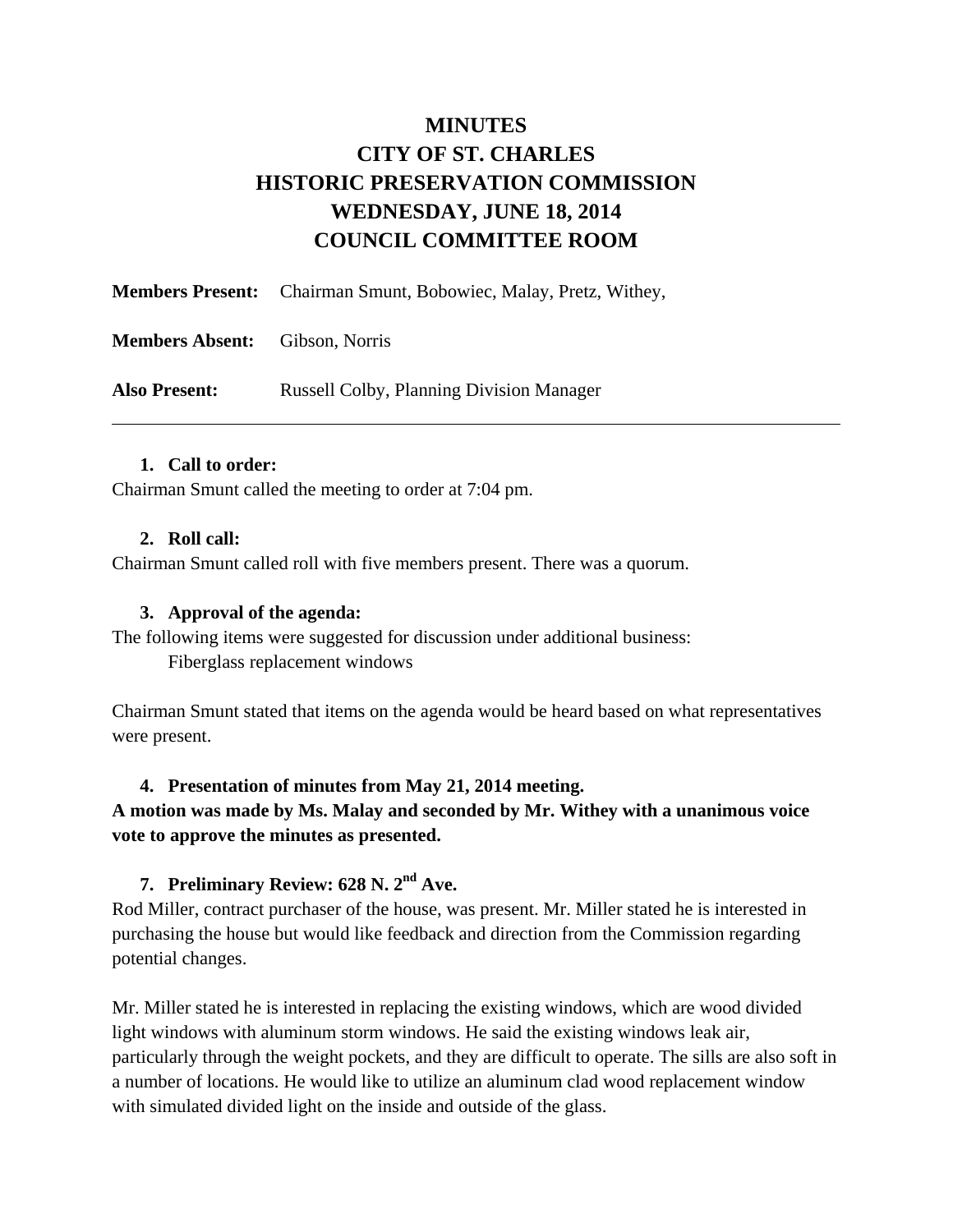Historic Preservation Commission Minutes – June 18, 2014 Page 2

Chairman Smunt said the Commission's decisions are guided by the Secretary of the Interior Standards and are based on the level of significance of the structure. He said as a landmark, this house is considered to have the greatest degree of integrity. For approval of replacement windows, the applicant would need to demonstrate that all of the windows are deteriorated beyond repair, and he thinks this would not be possible to prove. He said all old windows can be retrofitted with appropriate storm windows and issues of air infiltration can be addressed through weatherstripping. He said the Commission wants to preserve the presentation of the original house, which is currently intact. He noted the Commission has considered some limited replacements on non-street facing facades or if there were already replacements.

Ms. Malay stated that there is proof that existing windows can be brought to current standards for energy efficiency and therefore there are other options than replacement.

Mr. Miller stated his concern is with air infiltration and questioned how this can be addressed. Chairman Smunt explained how he restored the windows in his house and was able to eliminate air infiltration from the weight pockets. He discussed custom wood storm windows with interchangeable screen/storm panels. He offered to show Mr. Miller the windows he repaired at his house. He added that the true divided lite windows are a high quality feature of the house.

The Commission was in agreement with Chairman Smunt's comments. Mr. Pretz added that in the long run he believes the new owner will be happier with the existing windows.

Mr. Miller asked whether the Commission would support an addition to enclose an existing breezeway between the house and detached garage. He stated this addition would be used to provide a more functional bathroom and a laundry room and provide a connection into the garage from the house. He said the exterior would be designed to match the existing house, including use of a matching brick. The Commission said they supported the proposal to enclose the breezeway.

Mr. Miller asked about landscaping. Mr. Colby stated the Commission only reviews exterior work on the property that requires a building permit, and a permit is not required for installation of landscaping.

Mr. Miller asked about whether the Commission would be concerned about a pool in the rear yard. The Commission said they would not have concerns with a pool in the rear of the yard.

Chairman Smunt provided the contact information for Frank Rojas, a window restoration contractor in Aurora.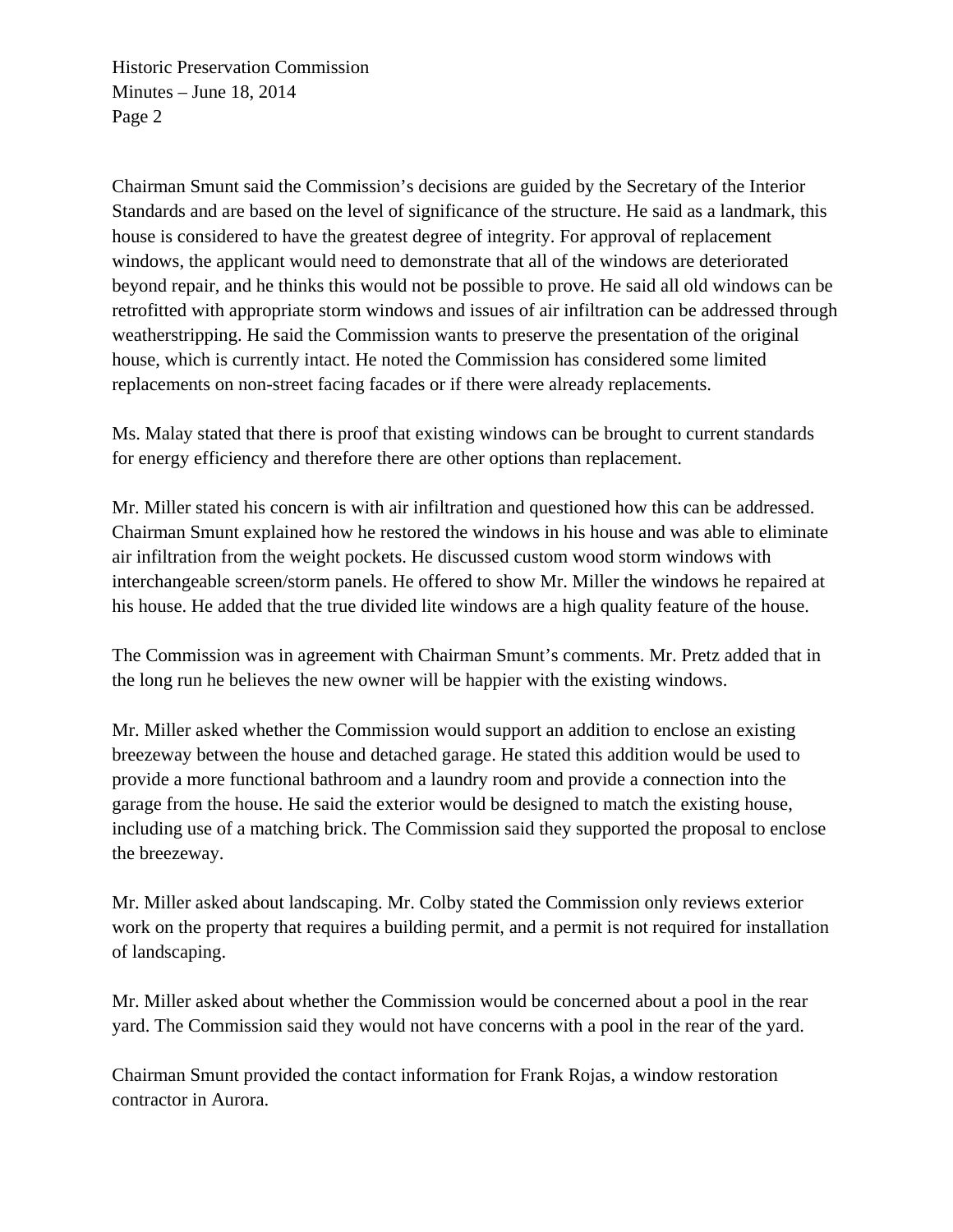Historic Preservation Commission Minutes – June 18, 2014 Page 3

### **5. COA: 117 E. Main St.**

Mr. Colby stated the proposal is to utilize a different design for the wall sign as a part of the Façade Improvement Project for Berry's Barbershop. He referenced a drawing provided by Michael Hayden showing a new logo with backlit channel lighting. He said the sign would be the same size and in the same location as the previously approved wall sign.

The Commission discussed that they preferred this new design, which was more appropriate for the storefront.

**A motion was made by Ms. Malay and seconded Mr. Withey with a unanimous voice vote to approve the COA.** 

## **6. COA: 2 E. Main St. (Municipal Campus parking lot)**

Mr. Colby stated the COA is for approval of the construction documents for the Municipal Campus parking lot reconstruction project. He mentioned the Commission had previously seen the conceptual design layout that was approved by City Council.

Chairman Smunt noted that two different bollard light fixtures were being used, including one with the Municipal Center tower design and another that is a modern fixture. Mr. Colby stated the tower design bollards are different from the existing lighting along the Municipal Center plaza. The tower design bollards are part of a decorative seat wall located around a small plaza around a sculpture. The other modern bollard would replace existing lighting along the riverwalk.

The Commission questioned why there were four lights proposed on one side of the plaza but only two on the other side. Mr. Colby pointed out that the fixtures are located at the entry points to the plaza. It was noted that the design with two entry points on the east side better fits the layout of the surrounding walkways.

Mr. Pretz questioned the type and color of the paver bricks. Mr. Colby referenced a color drawing show the brick type, which is to match the brick used in the existing downtown streetscaping.

Mr. Colby mentioned that the existing monuments along the riverwalk will be relocated to a designated monument walkway at the north side of the new greenspace.

The Commission asked about the construction schedule. Mr. Colby stated the work is scheduled to occur between July 4 and Scarecrow Festival.